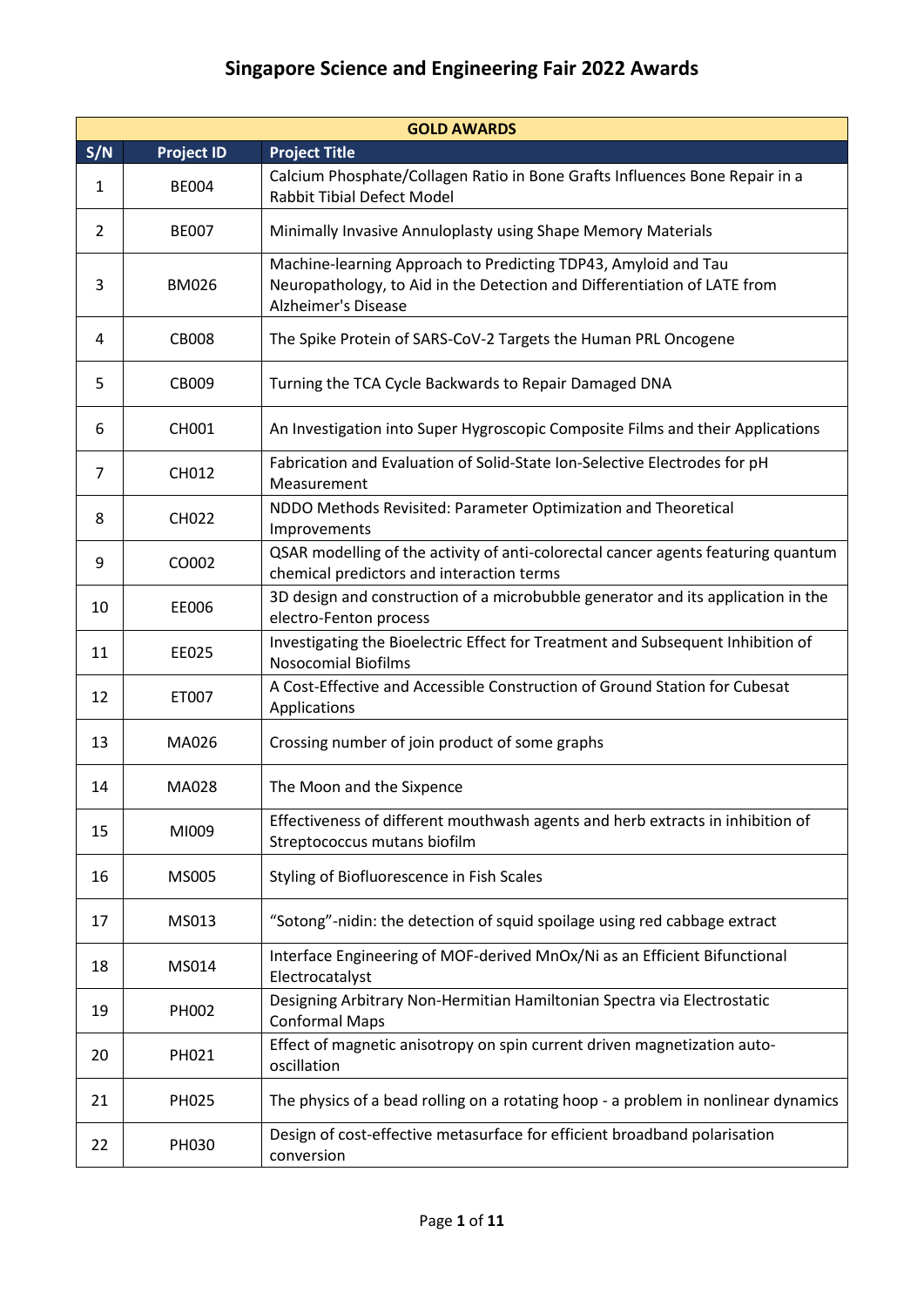| <b>GOLD AWARDS</b> |                   |                                                                                                          |  |  |  |
|--------------------|-------------------|----------------------------------------------------------------------------------------------------------|--|--|--|
| S/N                | <b>Project ID</b> | <b>Project Title</b>                                                                                     |  |  |  |
| 23                 | PS013             | Effect of different NPK ratios on the mass and chlorophyll content of the Kang<br>Kong plant             |  |  |  |
| 24                 | RO002             | PaRT: Parallel Learning Towards Robust and Transparent AI                                                |  |  |  |
| 25                 | RO011             | Anti-virus Autobots: Predicting Deadlier Virus Variants for Pandemic Prevention<br>through Deep Learning |  |  |  |

|     | <b>SILVER AWARDS</b> |                                                                                                                                                                                                                                                   |  |  |
|-----|----------------------|---------------------------------------------------------------------------------------------------------------------------------------------------------------------------------------------------------------------------------------------------|--|--|
| S/N | <b>Project ID</b>    | <b>Project Title</b>                                                                                                                                                                                                                              |  |  |
| 1   | AS001                | Investigating the Toxic Effects of Allicin on Insects as a Potential Alternative to<br>Synthetic Insecticides                                                                                                                                     |  |  |
| 2   | <b>BI006</b>         | Engineering ticks and mosquitos' salivary peptides into potent and uncleavable<br>hybrid thrombin inhibitor                                                                                                                                       |  |  |
| 3   | <b>BM004</b>         | Novel analysis of the spectrum and pathogenicity of TTN genetic variants in<br>neuromuscular disorders and cardiomyopathies                                                                                                                       |  |  |
| 4   | <b>BM006</b>         | The role of kisspeptin in regulating macronutrient consumption in the zebrafish<br>model                                                                                                                                                          |  |  |
| 5   | <b>BM022</b>         | Discrimination of Extra Virgin Olive Oil Adulteration Using Non-Destructive<br><b>Capacitance Methods</b>                                                                                                                                         |  |  |
| 6   | <b>BM023</b>         | Investigation of effects of YWHAB gene on colorectal cancer cell growth                                                                                                                                                                           |  |  |
| 7   | CH011                | Developing Copper(II) Ion Sensors based on Localised Surface Plasmon Resonance<br>and Fluorescence Spectroscopy                                                                                                                                   |  |  |
| 8   | CH017                | Formation and stability of gelatin tannic-acid multilayers                                                                                                                                                                                        |  |  |
| 9   | <b>CH020</b>         | Artificial Metalloenzymes by Creation of Novel Catalytic Sites in DNA Scaffolds                                                                                                                                                                   |  |  |
| 10  | CH031                | Investigating the relationship between pH and the stability of oil-in-water<br>emulsions with soy lecithin with Critical Coagulation Concentration of Potassium<br>Chloride added via salt titration, and conductivity-derived emulsion stability |  |  |
| 11  | <b>CH032</b>         | Continuous Flow Synthesis for rapid access of Active Pharmaceutical Ingredients                                                                                                                                                                   |  |  |
| 12  | CO010                | Automated Classification and Identification of Literature on Functional SARS-CoV-<br>2 Spike Protein Mutations using Natural Language Processing and Machine<br>Learning                                                                          |  |  |
| 13  | EA006                | Eikonal equation -based grid search method for precise earthquake location                                                                                                                                                                        |  |  |
| 14  | EA007                | Detection of ions in water through contact electrification at water-polymer<br>interface                                                                                                                                                          |  |  |
| 15  | EE012                | Heterotrophic cultivation of microalgae in food waste digestate for simultaneous<br>biomass production and nutrient remediation                                                                                                                   |  |  |
| 16  | EE015                | Effects of Organometallic Zinc Catalysts on the Conversion of CO2 and Epoxide<br>into Cyclic Carbonate                                                                                                                                            |  |  |
| 17  | EE022                | Production of Proteins from agricultural wastewater using algae Chlorella                                                                                                                                                                         |  |  |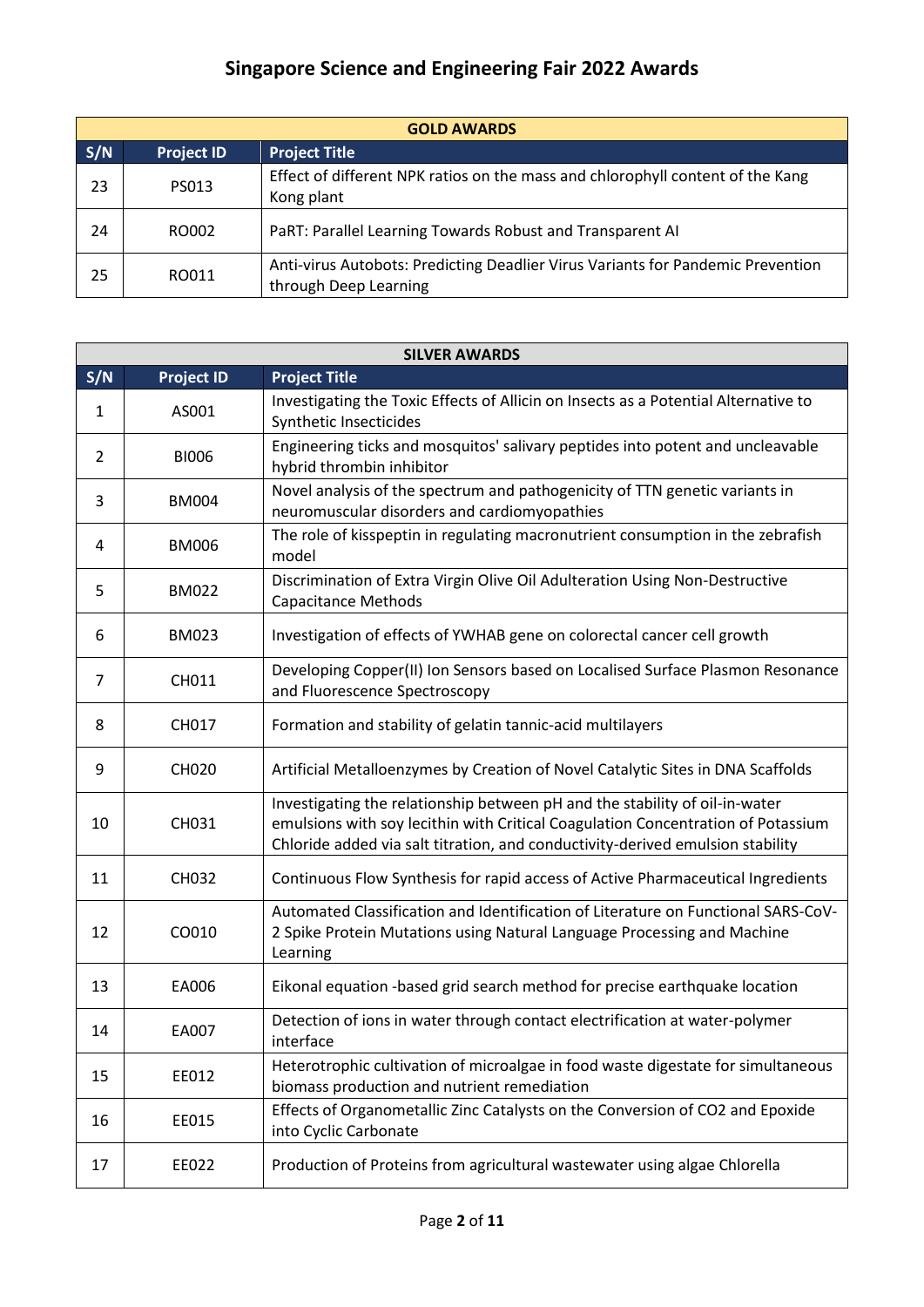| <b>SILVER AWARDS</b> |                   |                                                                                                                                                               |  |  |
|----------------------|-------------------|---------------------------------------------------------------------------------------------------------------------------------------------------------------|--|--|
| S/N                  | <b>Project ID</b> | <b>Project Title</b>                                                                                                                                          |  |  |
| 18                   | EE024             | Development of an autonomous solar powered atmospheric water generator                                                                                        |  |  |
| 19                   | EE027             | Water Quality Analysis by Precision Ellipsometry                                                                                                              |  |  |
| 20                   | ES006             | Data Integrity Detection in Wearable IoT Devices for Cardiac Monitoring                                                                                       |  |  |
| 21                   | ES011             | <b>Information Gathering by Passive SONAR</b>                                                                                                                 |  |  |
| 22                   | ES025             | Solving the Rubik's Cube with Robot Operating System, Lego and Raspberry Pi                                                                                   |  |  |
| 23                   | MA002             | On elliptic curves of the form y^2=x^3+Ax+t^2                                                                                                                 |  |  |
| 24                   | MA010             | Core Allocations for Vaccine Cooperation of Interacting Countries                                                                                             |  |  |
| 25                   | MA013             | Modelling of Taxi Driver's Decision Making and Its Application on Optimising<br>Changi Airport Taxi Management System                                         |  |  |
| 26                   | MI014             | Investigating Singapore's environment for phages that attack Mycobacteria<br>Fortuitum bacteria                                                               |  |  |
| 27                   | MS030             | Edible microcapsules from natural precursors                                                                                                                  |  |  |
| 28                   | PH001             | Quantum Transport in Topological Semimetal Tunnelling Nanostructure                                                                                           |  |  |
| 29                   | PH018             | The Use of Rayleigh Disk as a Sound Intensity Meter                                                                                                           |  |  |
| 30                   | PS009             | Comparison of autotrophic and mixotrophic cultivation of Chlorella Sorokiniana<br>based on biomass productivity, lipid productivity, and protein productivity |  |  |
| 31                   | RO003             | Manga Layout Analysis via Deep Learning                                                                                                                       |  |  |
| 32                   | RO024             | Adversarial Attacks Against Detecting Bot Generated Text                                                                                                      |  |  |
| 33                   | RO030             | Virtual Arm with Multimodal Biased feedback for Improving EEG Motor Imagery<br><b>Calibration Training</b>                                                    |  |  |

| <b>BRONZE AWARDS</b> |                                           |                                                                                                                    |  |  |  |  |
|----------------------|-------------------------------------------|--------------------------------------------------------------------------------------------------------------------|--|--|--|--|
| S/N                  | <b>Project Title</b><br><b>Project ID</b> |                                                                                                                    |  |  |  |  |
| 1                    | AS003                                     | Transcriptomic Analysis of the Hypothalamus Loci Involved in Appetite Control                                      |  |  |  |  |
| $\mathfrak{p}$       | <b>BH005</b>                              | The study of Covid-19 vaccine awareness, concerns and hesitancy among the 16-<br>20 year old students in Singapore |  |  |  |  |
| 3                    | <b>BH020</b>                              | EEG-based assessment of the influence of music-induced emotions on cognitive<br>task performance                   |  |  |  |  |
| 4                    | <b>BI003</b>                              | Enzyme activity assay development for sustainable bio-manufacturing                                                |  |  |  |  |
| 5                    | <b>BM002</b>                              | Dietary patterns and nutritional intake among severely obese children with<br>varying metabolic phenotypes         |  |  |  |  |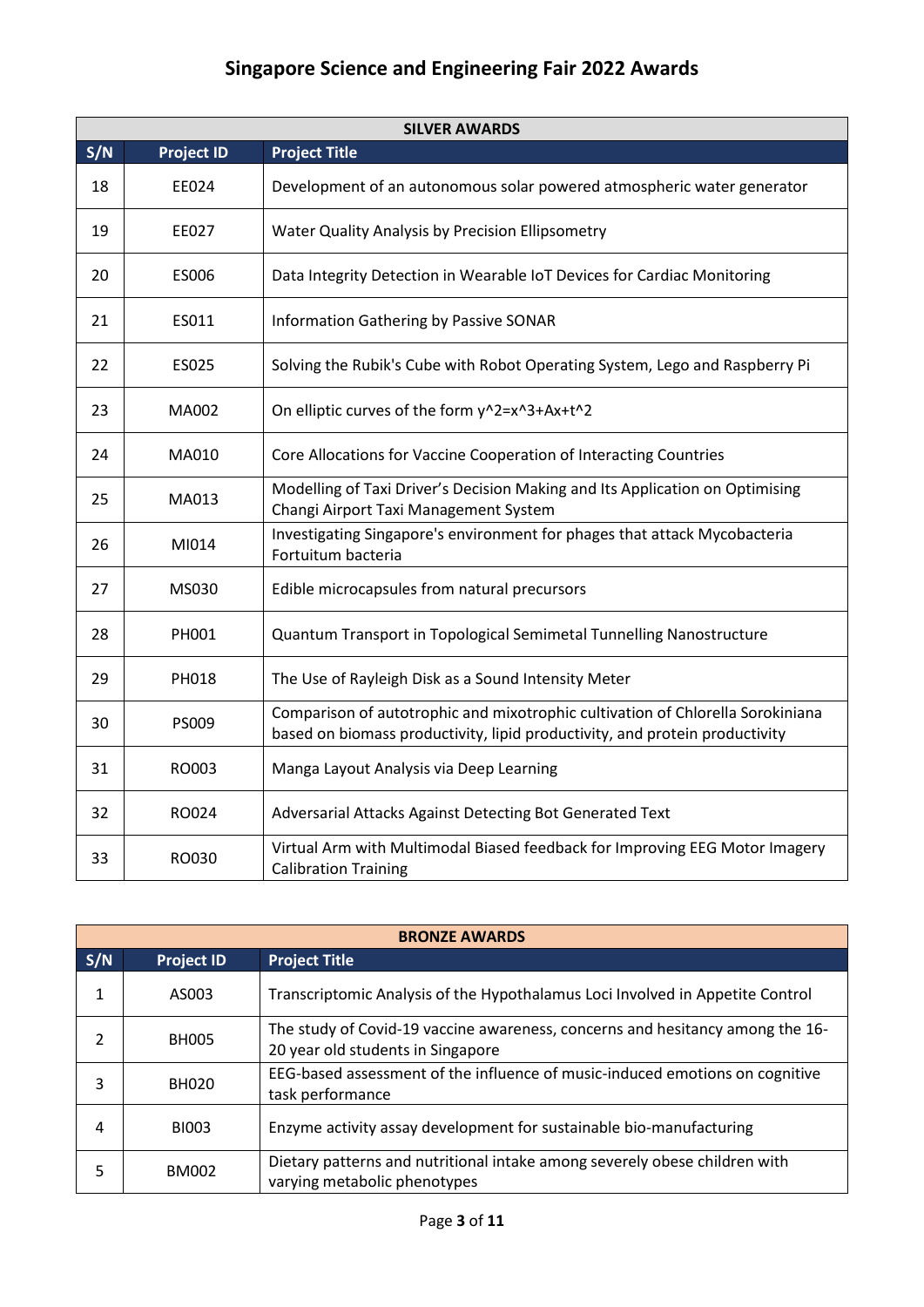|     | <b>BRONZE AWARDS</b> |                                                                                                                                                                                          |  |  |
|-----|----------------------|------------------------------------------------------------------------------------------------------------------------------------------------------------------------------------------|--|--|
| S/N | <b>Project ID</b>    | <b>Project Title</b>                                                                                                                                                                     |  |  |
| 6   | <b>BM008</b>         | Sustainable Nanofibrous Scaffold for Dental Tissue Engineering                                                                                                                           |  |  |
| 7   | <b>BM010</b>         | Utilising an unsupervised machine learning approach to identify atopic dermatitis<br>trajectories in the first 8 years of life in the GUSTO cohort                                       |  |  |
| 8   | <b>BM016</b>         | The significant impact of genetic variants on plasma lipoprotein(a) concentration,<br>which is associated with coronary artery disease and its severity in the<br>Singaporean population |  |  |
| 9   | <b>BM028</b>         | Effects of repeated cycles of sleep curtailment and recovery on glucose tolerance<br>and insulin sensitivity                                                                             |  |  |
| 10  | CB001                | Characterization of Mitochondrial Permeability Transition Pore Components                                                                                                                |  |  |
| 11  | CB006                | CRISPR-deaminase-mediated multiplex genome editing for enhanced microbial<br>biochemical production                                                                                      |  |  |
| 12  | CH015                | Characterization of Pomelo and Grapefruit Peel Biochars Synthesized under Low<br>Temperature and Air Atmosphere in Removal of Pb(II), Cu(II) and Microplastics                           |  |  |
| 13  | <b>CH019</b>         | Enzyme Activity Assay Development for Sustainable Bio-manufacturing                                                                                                                      |  |  |
| 14  | CH034                | Photocatalytic Degradation of Pharmaceutical Pollutants by Radical Polymer                                                                                                               |  |  |
| 15  | CO012                | Using machine learning to train a model that is capable of identifying the<br>amphibians belonging to the Hylidae family based on their advertisement calls                              |  |  |
| 16  | CO014                | Deep Learning based cardiac ventricle segmentation using Cardiac Magnetic<br>Resonance (CMR) Scans                                                                                       |  |  |
| 17  | ES021                | HeatScout: Near-eye Display for Hot Object Detection                                                                                                                                     |  |  |
| 18  | ET012                | Investigation of Flow Resistance and Blast Propagation through Ventilation<br>Pathways                                                                                                   |  |  |
| 19  | ET023                | Coolish Housing: Maximising natural ventilation for sustainable living in<br>established HDB units                                                                                       |  |  |
| 20  | EY005                | Power Supply System for Smart Contact Lens                                                                                                                                               |  |  |
| 21  | EY016                | Carbonised broccoli for solar steam generation of seawater                                                                                                                               |  |  |
| 22  | MA029                | Mathematical modelling of dengue fever in the 2020 lockdown break                                                                                                                        |  |  |
| 23  | MA034                | Investigation of Machin-like Formulas                                                                                                                                                    |  |  |
| 24  | MS011                | Investigation of liquid polyurethane viscosity on surface glossiness and heat<br>retention capabilities when hardened                                                                    |  |  |
| 25  | MS027                | Unusual Irreversible Behavior of Low-Voltage Electrowetting on Si-TiOx-Silane<br>Substrate                                                                                               |  |  |
| 26  | MS028                | Development of a 3D-Printable Hydrogel-based Antimicrobial Film                                                                                                                          |  |  |
| 27  | <b>PH008</b>         | An Investigation on the aerodynamics of flight of a hand helicopter                                                                                                                      |  |  |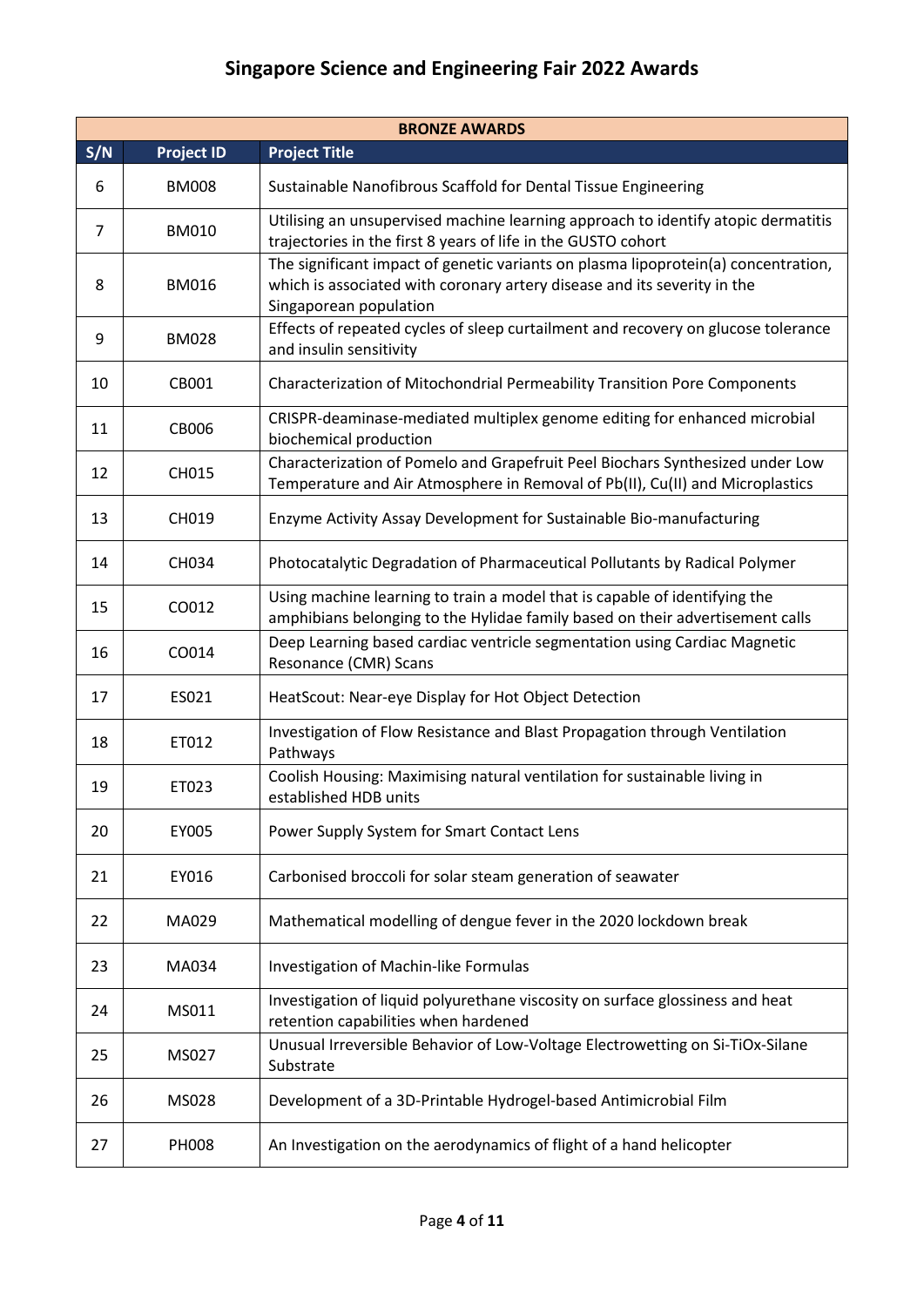| <b>BRONZE AWARDS</b> |                   |                                                                                                                                                                 |  |  |
|----------------------|-------------------|-----------------------------------------------------------------------------------------------------------------------------------------------------------------|--|--|
| S/N                  | <b>Project ID</b> | <b>Project Title</b>                                                                                                                                            |  |  |
| 28                   | PH012             | The Rebounding Capsule: A Novel Hertzian Contact Approach to the Collision of<br><b>Rotating Bodies</b>                                                         |  |  |
| 29                   | PH013             | Investigation of properties of patterned dielectric superlattice using<br>computational methods                                                                 |  |  |
| 30                   | PH032             | Simulating Plasma Fusion in Magnetic Mirror and Tokamak                                                                                                         |  |  |
| 31                   | PS011             | Extracting cellulose from commonly consumed and wasted asian vegetables                                                                                         |  |  |
| 32                   | RO021             | Examining the impact of COVID-19 pandemic on personal mobility sharing: a<br>machine learning approach                                                          |  |  |
| 33                   | RO043             | Deceiving Traffic Sign Recognition with Physical One-Pixel Attacks                                                                                              |  |  |
| 34                   | RO047             | Identification of Mosquito Larvae in Drains using Deep Learning                                                                                                 |  |  |
| 35                   | TM002             | Analysis of Chemical Transport by iPSC-derived Proximal Tubular Cell (PTC)-like<br>cells and other Emerging Human Kidney Cell Models for Nephrotoxicity Testing |  |  |

|     | <b>MERIT AWARDS</b> |                                                                                                                                       |  |  |
|-----|---------------------|---------------------------------------------------------------------------------------------------------------------------------------|--|--|
| S/N | <b>Project ID</b>   | <b>Project Title</b>                                                                                                                  |  |  |
| 1   | <b>BE008</b>        | Detection and classification of chromosomal mutations in metaphases for<br>radiation damage                                           |  |  |
| 2   | <b>BE009</b>        | Fabrication of Multi-Layer Tubular Structures for Vascular Graft Application via<br>3D-Bioprinting                                    |  |  |
| 3   | <b>BH012</b>        | Investigating the role of emotions in moral judgement and reasoning                                                                   |  |  |
| 4   | <b>BH016</b>        | Effectiveness of videos and infographics on education of lower back pain                                                              |  |  |
| 5   | <b>BM021</b>        | Quantification of butyrates in locally-produced vegetables using High-<br>Performance Liquid Chromatography (HPLC)                    |  |  |
| 6   | CH014               | Chalcone-ligated molybdenum carbonyl complexes: Synthesis, cytotoxicity and<br>quadruplex DNA binding studies                         |  |  |
| 7   | CH026               | Determination of Eu3+ and Tb3+ Concentrations in SiO2 Films Embedded with<br>ZnO Nanocrystals to Produce Desired Light                |  |  |
| 8   | EE023               | Strength Of Detergents Analyzed By Precision Ellipsometry                                                                             |  |  |
| 9   | EE028               | Intricate studies of Citric Acid coated Bismuth Sulfide Nanoparticles for the<br>removal of Organic dyes and Heavy Metal Ions         |  |  |
| 10  | ES005               | Research on the effects of microclimate on emotion and health                                                                         |  |  |
| 11  | ES007               | <b>Water Rectenna</b>                                                                                                                 |  |  |
| 12  | ES017               | Project UltraCount: Design and Implementation of an Integrated System for Real-<br>time Pedestrian Monitoring with Ultrasonic Sensors |  |  |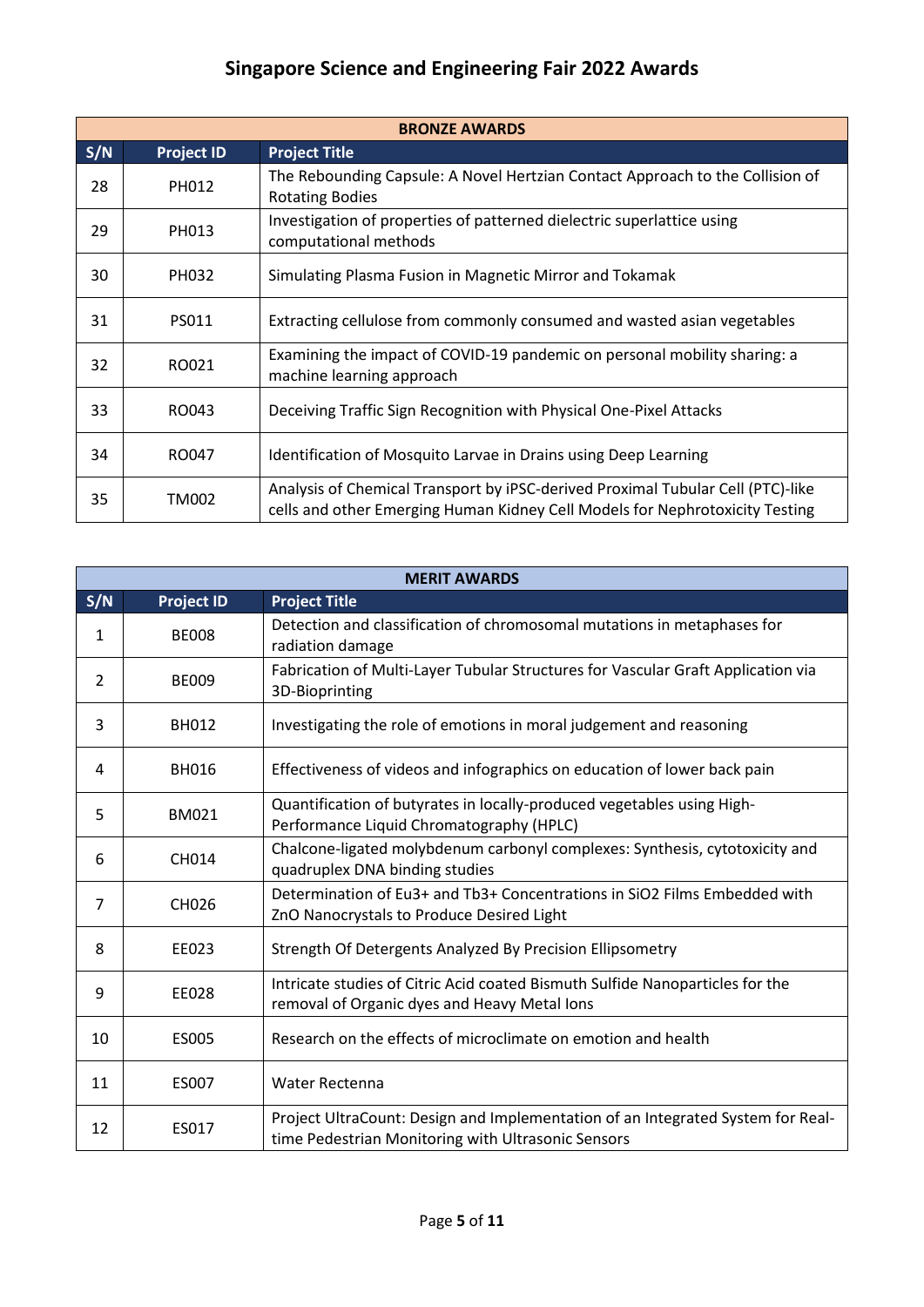|     | <b>MERIT AWARDS</b> |                                                                                                                                                       |  |  |
|-----|---------------------|-------------------------------------------------------------------------------------------------------------------------------------------------------|--|--|
| S/N | <b>Project ID</b>   | <b>Project Title</b>                                                                                                                                  |  |  |
| 13  | ES028               | NUSHSat (Payload)                                                                                                                                     |  |  |
| 14  | ET008               | Behaviour of Sustainable Recycled Aggregate Concrete Structures                                                                                       |  |  |
| 15  | ET014               | Design & Development of Delta Wing with Loitering Capability                                                                                          |  |  |
| 16  | EY017               | Analysis of a Two-Terminal All Perovskite Tandem Solar Cell through Neutral<br>Network-based Application                                              |  |  |
| 17  | MA005               | Application of Queueing Theory to a School Canteen Stall: A study of the Chinese<br><b>Delights Stall</b>                                             |  |  |
| 18  | MA006               | Basic Properties of Incomplete Hurwitz-Euler Eta Function                                                                                             |  |  |
| 19  | MA035               | Investigating the Optimal Conditions of the Pirouette's Preparation Stage                                                                             |  |  |
| 20  | MI013               | Investigation on effectiveness of different types of solvents to extract out<br>antibacterial compounds in garlic against Escherichia coli strain K12 |  |  |
| 21  | MI020               | Determining Effects of Urea on the Structure of Dengue Virus Serotype 2 using<br><b>Fluorescence Spectroscopy</b>                                     |  |  |
| 22  | MS003               | Developing a modelling tool for hydrothermal deposition of Yttrium-Stabilized<br>Zirconia (YSZ) thin films                                            |  |  |
| 23  | MS015               | Hybrid TCO-Silver Metasurfaces for High Visible Transmittance and Selective Near<br><b>Infrared Reflection</b>                                        |  |  |
| 24  | MS018               | Development of optical models for managing light in modern agritech                                                                                   |  |  |
| 25  | MS021               | 3D printed acoustic metamaterial for noise mitigation                                                                                                 |  |  |
| 26  | MS022               | Optimisation of anodisation of aluminium by electrolysis                                                                                              |  |  |
| 27  | PH004               | Numerical Analysis of Heat Equation Governing Fusing of a Straight Wire                                                                               |  |  |
| 28  | PH027               | Investigating the dynamic movement of liquid droplets on a moving plane                                                                               |  |  |
| 29  | PS014               | Effects of Antioxidant Levels Present in Compost of Food Waste                                                                                        |  |  |
| 30  | RO016               | Artificial intelligence analysis of thyroid ultrasound images for early cancer<br>detection and risk management                                       |  |  |
| 31  | RO034               | Automated AI Based Segmentation of Neuroblastoma                                                                                                      |  |  |
| 32  | RO035               | Investigation of Data Augmentation Techniques on the Performance of<br><b>Autonomous Robots</b>                                                       |  |  |
| 33  | RO041               | LEARNING POLICIES THROUGH MONTE CARLO TREE SEARCH TO FIND UNSAT<br><b>CORES</b>                                                                       |  |  |
| 34  | RO046               | Multimodal Sentiment Analysis of Memes                                                                                                                |  |  |
| 35  | SS011               | Python-based X-ray CT Data Visualisation Tool                                                                                                         |  |  |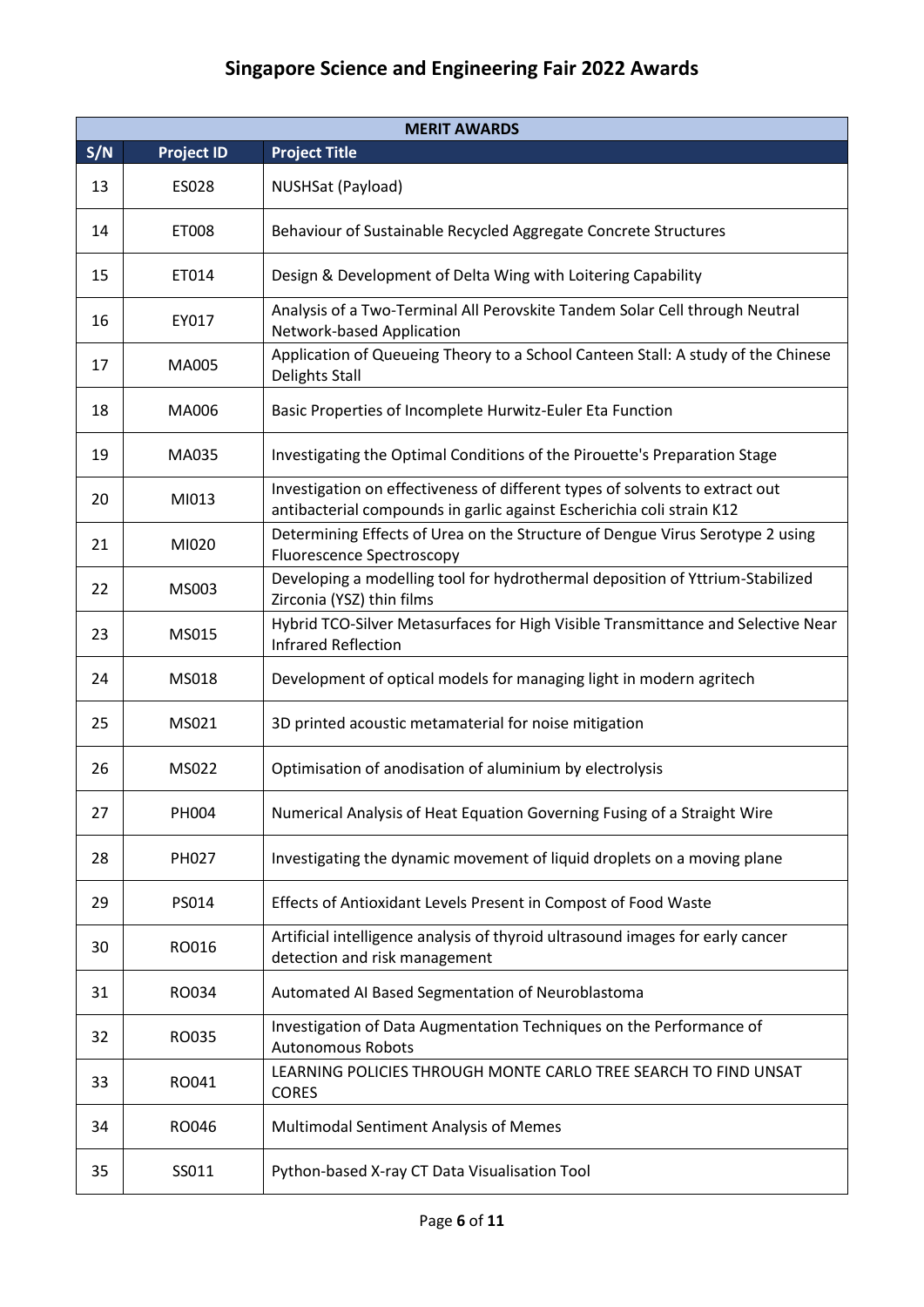| <b>MERIT AWARDS</b> |                                           |                                    |  |  |
|---------------------|-------------------------------------------|------------------------------------|--|--|
| S/N                 | <b>Project ID</b><br><b>Project Title</b> |                                    |  |  |
| 36                  | SS013                                     | Can computers understand Singlish? |  |  |
| 37                  | SS031                                     | Geolocation of street view images  |  |  |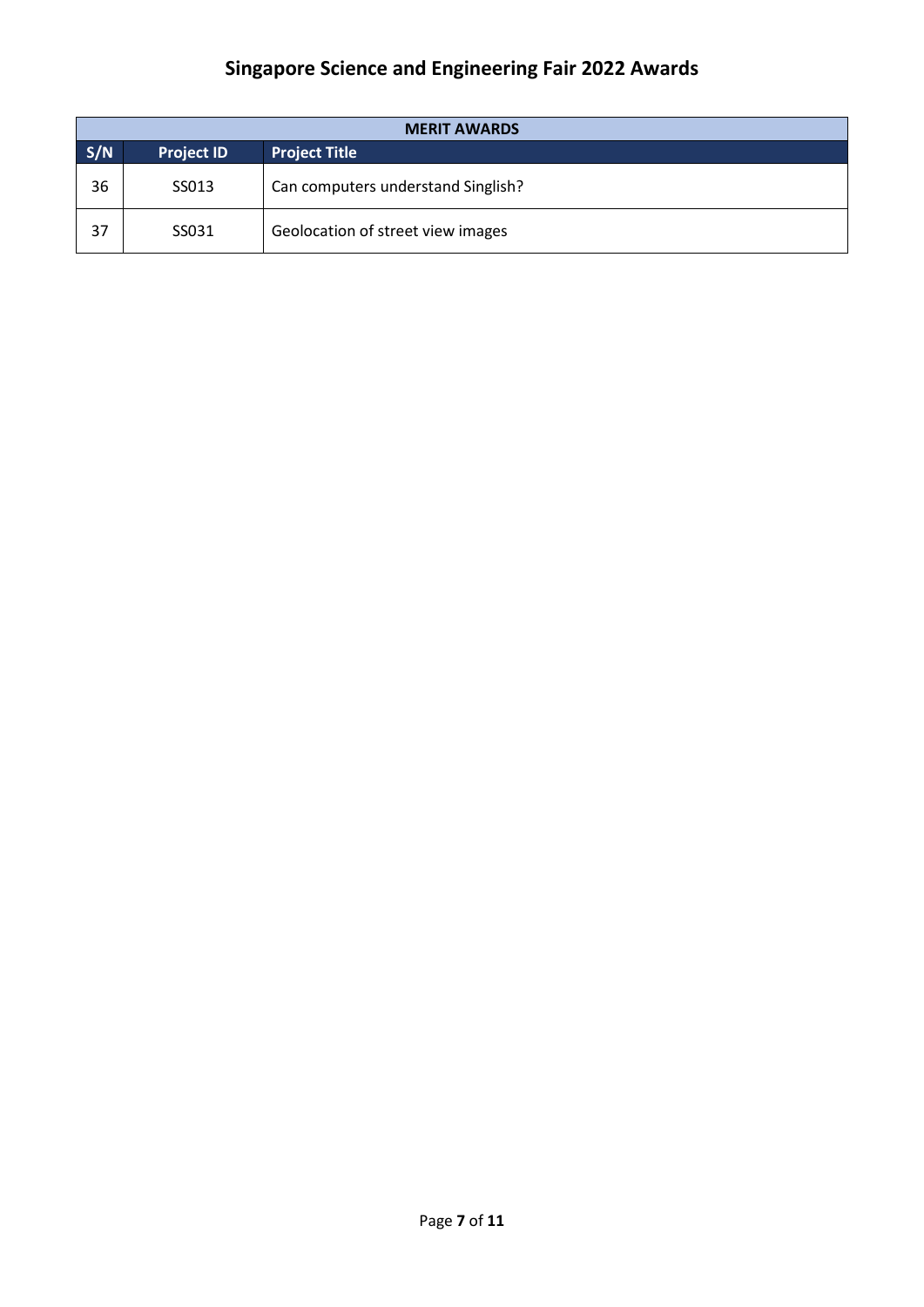| <b>SSEF SPECIAL AWARDS</b>                                                                                             |                   |                                                                                                                                                                          |  |
|------------------------------------------------------------------------------------------------------------------------|-------------------|--------------------------------------------------------------------------------------------------------------------------------------------------------------------------|--|
| <b>Special Award</b>                                                                                                   | <b>Project ID</b> | <b>Project Title</b>                                                                                                                                                     |  |
|                                                                                                                        | EY002             | Comparing the Effect of Different Yeasts on Microbial Fuel Cell<br>Performance                                                                                           |  |
| Electrochemical Society,<br>Singapore Chapter (ECS)                                                                    | EY007             | Investigating use of Electron Mediators from Herbal Plants in<br><b>Microbial Fuel Cells</b>                                                                             |  |
| <b>Special Award</b>                                                                                                   | EY010             | Designing a Solar Powered Evaporative Cooling System for Outdoor<br>Spaces                                                                                               |  |
|                                                                                                                        | EY005             | Power Supply System for Smart Contact Lens                                                                                                                               |  |
| Institution of Chemical<br>Engineers (IChemE)<br>Singapore Award                                                       | EY010             | Designing a Solar Powered Evaporative Cooling System for Outdoor<br>Spaces                                                                                               |  |
|                                                                                                                        | EY016             | Carbonised broccoli for solar steam generation of seawater                                                                                                               |  |
| James Dyson<br>Foundation (JDF) Design                                                                                 | CH019             | Enzyme Activity Assay Development for Sustainable Bio-<br>manufacturing                                                                                                  |  |
| <b>Engineering Award</b>                                                                                               | ET008             | Behaviour of Sustainable Recycled Aggregate Concrete Structures                                                                                                          |  |
| L'Oréal Special Award<br>for Innovation in<br>Sustainability                                                           | EE028             | Intricate studies of Citric Acid coated Bismuth Sulfide Nanoparticles<br>for the removal of Organic dyes and Heavy Metal lons                                            |  |
| L'Oréal Special Award<br>for Innovation in<br>Dermatology and<br>Cosmetology                                           | CB002             | Evaluation of Antimicrobial, Radical-Scavenging and Toxicity<br>properties of Heliconia psittacorum and the development of a<br>green and topical delivery method for it |  |
| The Institution of                                                                                                     | ES013             | Un-slippers: Fall Prevention and Detection for the Aged                                                                                                                  |  |
| Engineers, Singapore<br>(IES) Special Award                                                                            | ES017             | Project UltraCount: Design and Implementation of an Integrated<br>System for Real-time Pedestrian Monitoring with Ultrasonic<br>Sensors                                  |  |
| <b>Singapore Association</b><br>for the Advancement of<br>Science (SAAS) Special<br>Award for Science<br>Communication | <b>BI006</b>      | Engineering ticks and mosquitos' salivary peptides into potent and<br>uncleavable hybrid thrombin inhibitor                                                              |  |
|                                                                                                                        | <b>BM026</b>      | Machine-learning Approach to Predicting TDP43, Amyloid and Tau<br>Neuropathology, to Aid in the Detection and Differentiation of<br>LATE from Alzheimer's Disease        |  |
|                                                                                                                        | CB007             | Single Cell Immune Profiling for Allergic Rhinitis gene candidates<br>and pathways                                                                                       |  |
|                                                                                                                        | CH021             | Chemically functionalized cellulose for micro- and nanoplastics<br>removal from water                                                                                    |  |
|                                                                                                                        | EA006             | Eikonal equation -based grid search method for precise earthquake<br>location                                                                                            |  |
|                                                                                                                        | EE022             | Production of Proteins from agricultural wastewater using algae<br>Chlorella                                                                                             |  |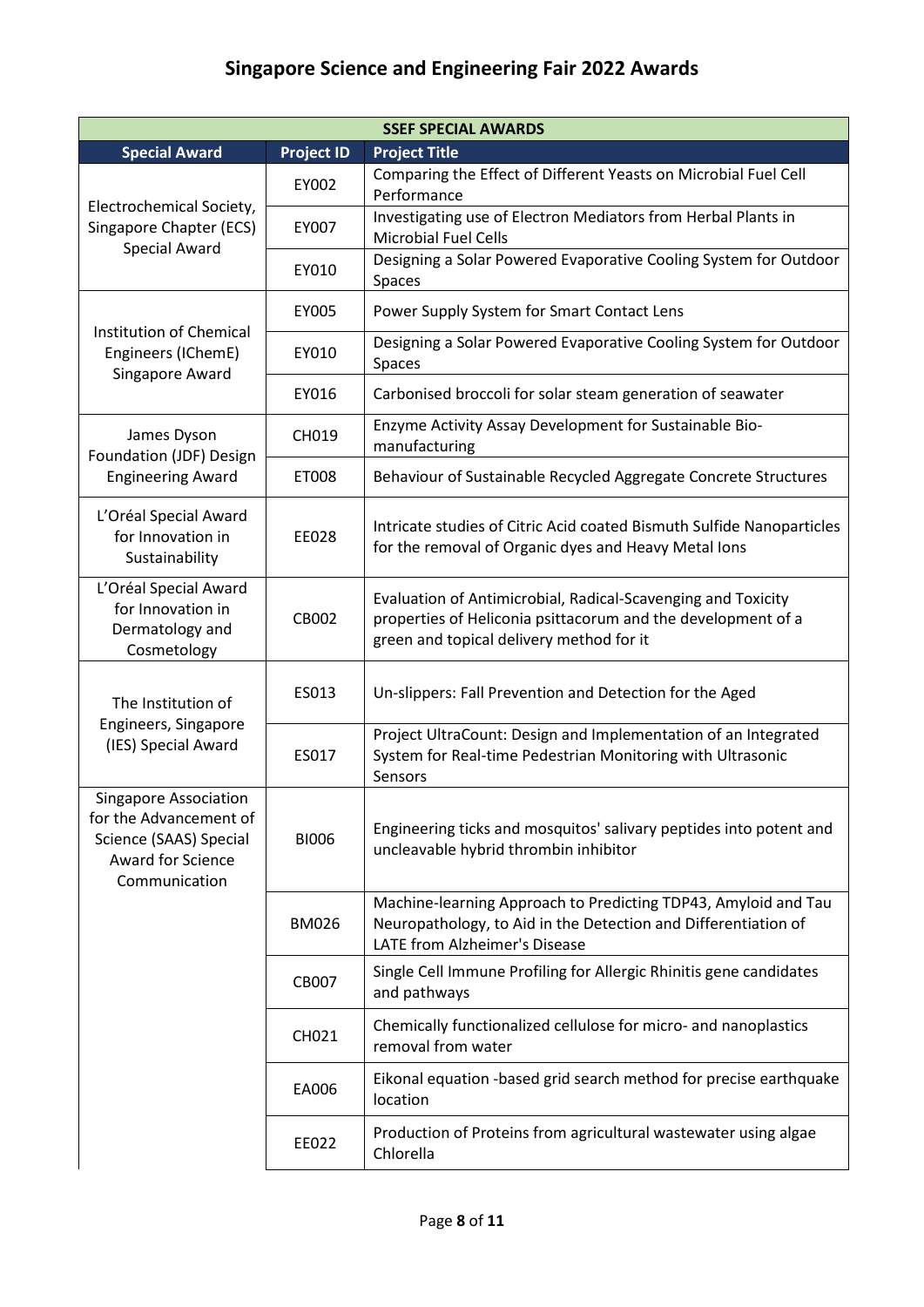| ET023 | Coolish Housing: Maximising natural ventilation for sustainable<br>living in established HDB units |
|-------|----------------------------------------------------------------------------------------------------|
|-------|----------------------------------------------------------------------------------------------------|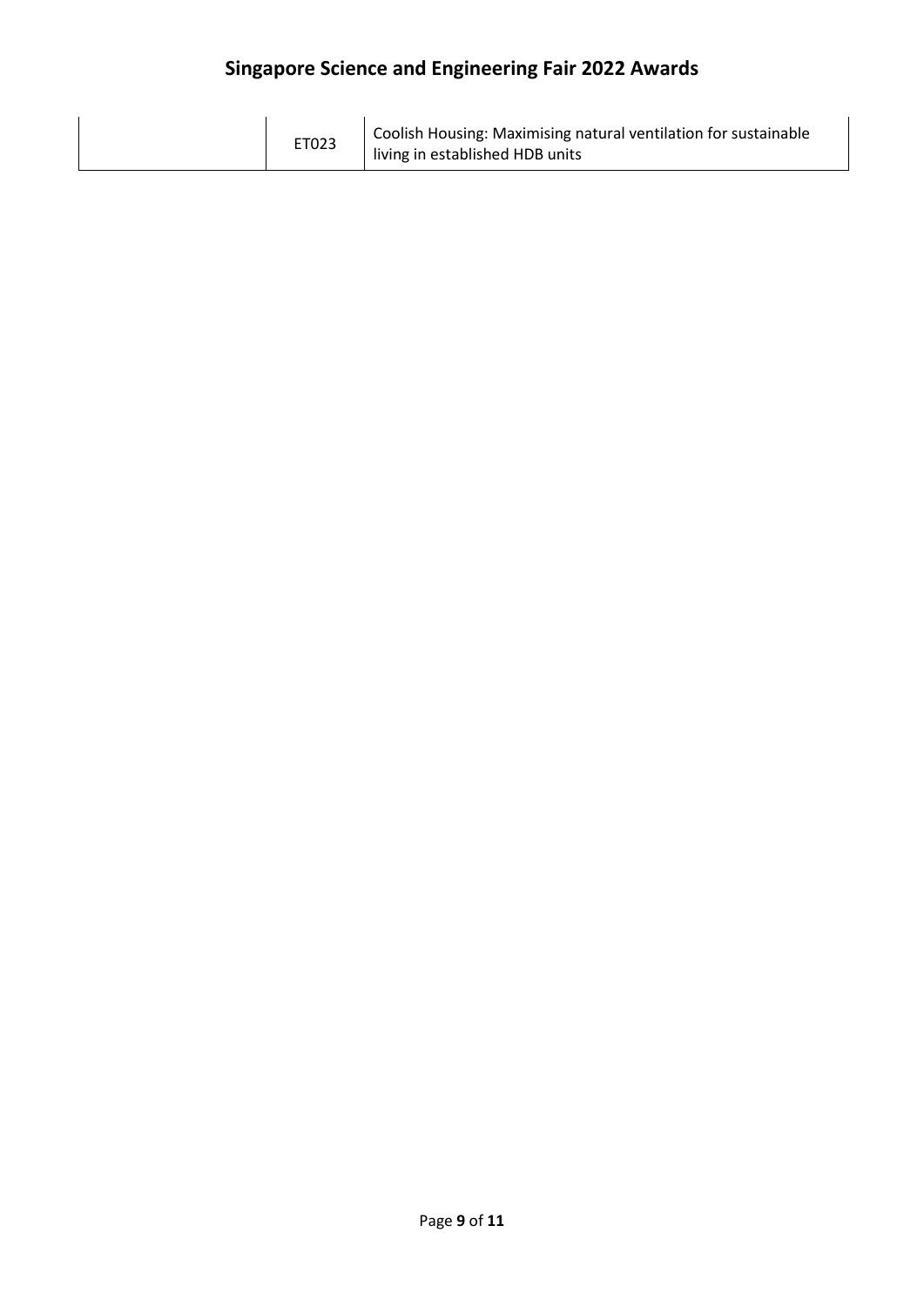| <b>SSEF SPECIAL AWARDS</b>                                                                                      |                   |                                                                                                                                               |  |
|-----------------------------------------------------------------------------------------------------------------|-------------------|-----------------------------------------------------------------------------------------------------------------------------------------------|--|
| <b>Organisation</b>                                                                                             | <b>Project ID</b> | <b>Project Title</b>                                                                                                                          |  |
| Singapore Association for<br>the Advancement of<br>Science (SAAS) Special<br>Award for Science<br>Communication | EY016             | Carbonised broccoli for solar steam generation of seawater                                                                                    |  |
|                                                                                                                 | MA026             | Crossing number of join product of some graphs                                                                                                |  |
|                                                                                                                 | MI014             | Investigating Singapore's environment for phages that attack<br>Mycobacteria Fortuitum bacteria                                               |  |
|                                                                                                                 | MS005             | Styling of Biofluorescence in Fish Scales                                                                                                     |  |
|                                                                                                                 | PH011             | Scintillation-Based Detectors For High-Accuracy Proton Beam<br>Characterisation                                                               |  |
|                                                                                                                 | PS019             | Effect of the type of pond water in the growth of Kang Kong                                                                                   |  |
|                                                                                                                 | RO011             | Anti-virus Autobots: Predicting Deadlier Virus Variants for<br>Pandemic Prevention through Deep Learning                                      |  |
|                                                                                                                 | <b>TM004</b>      | Genetic variability of Survival Motor Neuron (SMN) genes in<br>Spinal Muscular Atrophy (SMA): unusual observations among<br>Singapore cohorts |  |
| <b>Singapore Mathematics</b><br>Society Award for<br>Ingenuity                                                  | MA002             | On elliptic curves of the form y^2=x^3+Ax+t^2                                                                                                 |  |
|                                                                                                                 | MA026             | Crossing number of join product of some graphs                                                                                                |  |
|                                                                                                                 | MA034             | Investigation of Machin-like Formulas                                                                                                         |  |
| Singapore Society for<br>Microbiology and<br>Biotechnology (SSMB)<br>Special Award                              | MI009             | Effectiveness of different mouthwash agents and herb extracts<br>in inhibition of Streptococcus mutans biofilm                                |  |
| SUTD R&I Award: Artificial<br>Intelligence                                                                      | RO002             | PaRT: Parallel Learning Towards Robust and Transparent AI                                                                                     |  |
|                                                                                                                 | RO025             | A Dataset Generation Algorithm to Improve Meta-learning over<br><b>Random Forest Models</b>                                                   |  |
| <b>SUTD R&amp;I Award: Aviation</b>                                                                             | ET014             | Design & Development of Delta Wing with Loitering Capability                                                                                  |  |
|                                                                                                                 | ES026             | Communication Antenna Design On A Portable Device                                                                                             |  |
| <b>SUTD R&amp;I Award: Cities</b>                                                                               | EE024             | Development of an autonomous solar powered atmospheric<br>water generator                                                                     |  |
|                                                                                                                 | MS021             | 3D printed acoustic metamaterial for noise mitigation                                                                                         |  |
| SUTD R&I Award:<br>Healthcare                                                                                   | RO006             | D-Pen - Personalised Practice with Assistive Pen for Young<br><b>Dyslexic Learners using Machine Learning</b>                                 |  |
|                                                                                                                 | <b>BE007</b>      | Minimally Invasive Annuloplasty using Shape Memory Materials                                                                                  |  |